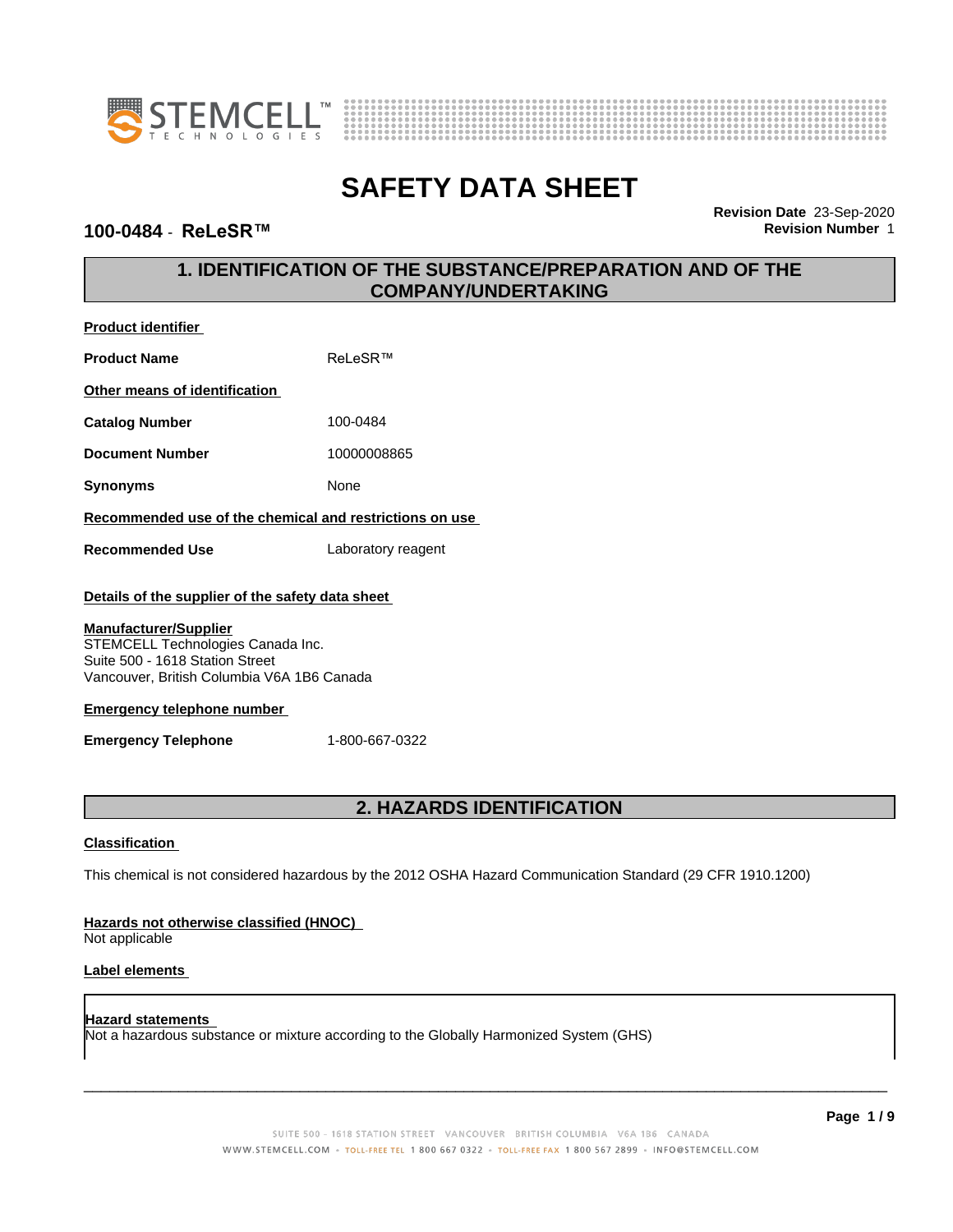



\_\_\_\_\_\_\_\_\_\_\_\_\_\_\_\_\_\_\_\_\_\_\_\_\_\_\_\_\_\_\_\_\_\_\_\_\_\_\_\_\_\_\_\_\_\_\_\_\_\_\_\_\_\_\_\_\_\_\_\_\_\_\_\_\_\_\_\_\_\_\_\_\_\_\_\_\_\_\_\_\_\_\_\_\_\_\_\_\_\_\_\_\_ **Revision Date** 23-Sep-2020

### **100-0484** - **ReLeSR™ Revision Number** 1

The product contains no substances which at their given concentration, are considered to be hazardous to health.

**Appearance Clear <b>Physical state** Liquid

**Odor** No information available

### **Other Information**

Not applicable

- **Unknown acute toxicity** 0 % of the mixture consists of ingredient(s) of unknown toxicity
	- 0 % of the mixture consists of ingredient(s) of unknown acute oral toxicity
	- 0 % of the mixture consists of ingredient(s) of unknown acute dermal toxicity
	- 0 % of the mixture consists of ingredient(s) of unknown acute inhalation toxicity (gas)
	- 0 % of the mixture consists of ingredient(s) of unknown acute inhalation toxicity (vapor)

0 % of the mixture consists of ingredient(s) of unknown acute inhalation toxicity (dust/mist)

# **3. COMPOSITION/INFORMATION ON INGREDIENTS**

### **Substance**

Not applicable.

#### **Mixture**

Not a hazardous substance or mixture according to the Globally Harmonized System (GHS)

\*The exact percentage (concentration) of composition has been withheld as a trade secret.

### **4. FIRST AID MEASURES**

#### **Description of first aid measures**

| <b>Inhalation</b>   | Remove to fresh air.                                                                                                    |
|---------------------|-------------------------------------------------------------------------------------------------------------------------|
| Eye contact         | Rinse thoroughly with plenty of water for at least 15 minutes, lifting lower and upper eyelids.<br>Consult a physician. |
| <b>Skin contact</b> | Wash skin with soap and water.                                                                                          |
| <b>Ingestion</b>    | Clean mouth with water and drink afterwards plenty of water.                                                            |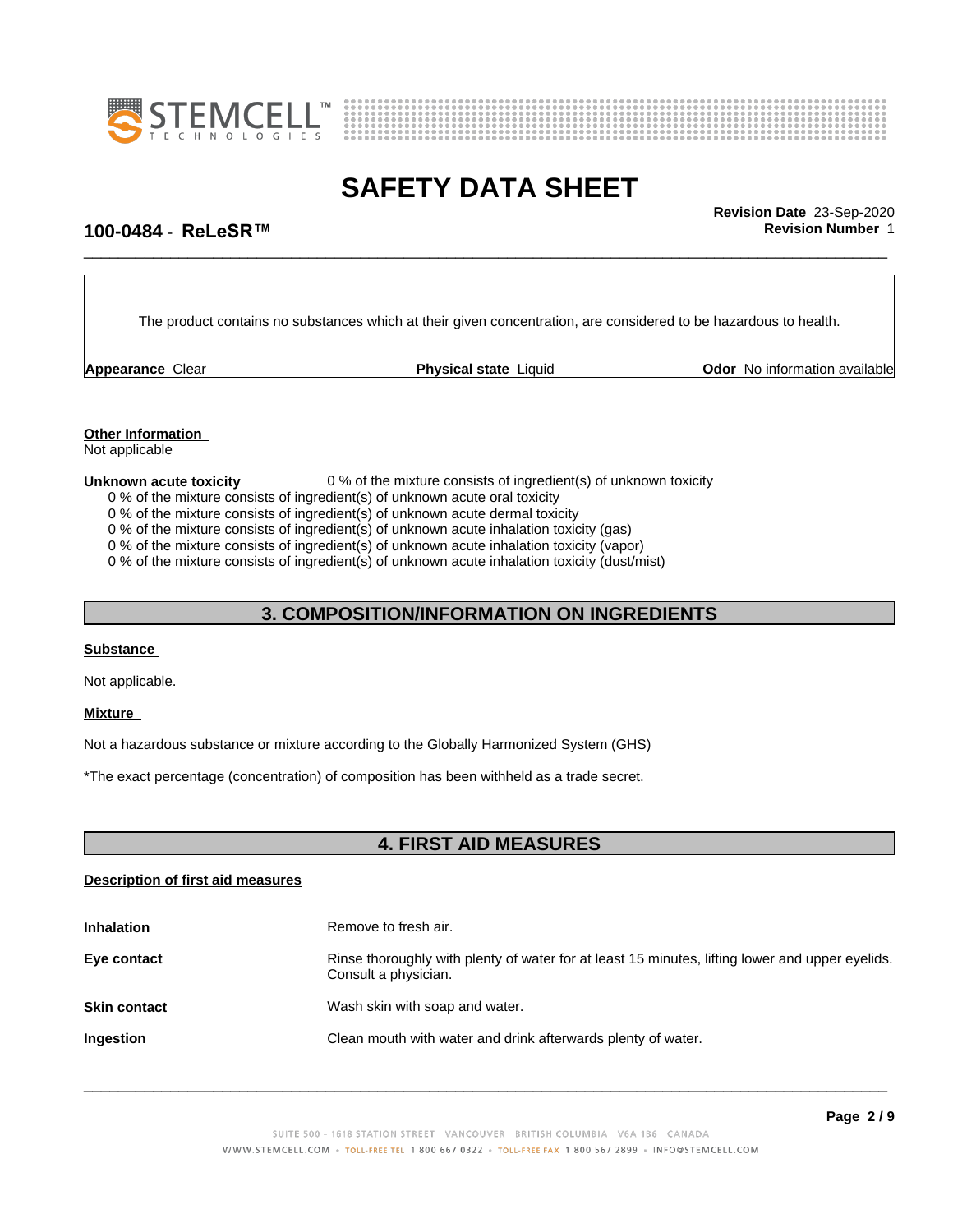



\_\_\_\_\_\_\_\_\_\_\_\_\_\_\_\_\_\_\_\_\_\_\_\_\_\_\_\_\_\_\_\_\_\_\_\_\_\_\_\_\_\_\_\_\_\_\_\_\_\_\_\_\_\_\_\_\_\_\_\_\_\_\_\_\_\_\_\_\_\_\_\_\_\_\_\_\_\_\_\_\_\_\_\_\_\_\_\_\_\_\_\_\_ **Revision Date** 23-Sep-2020

# **100-0484** - **ReLeSR™ Revision Number** 1

| Most important symptoms and effects, both acute and delayed                                                      |                                                                                                                                       |  |
|------------------------------------------------------------------------------------------------------------------|---------------------------------------------------------------------------------------------------------------------------------------|--|
| <b>Symptoms</b>                                                                                                  | No information available.                                                                                                             |  |
|                                                                                                                  | Indication of any immediate medical attention and special treatment needed                                                            |  |
| Note to physicians                                                                                               | Treat symptomatically.                                                                                                                |  |
|                                                                                                                  | <b>5. FIRE-FIGHTING MEASURES</b>                                                                                                      |  |
| <b>Suitable Extinguishing Media</b>                                                                              | Use extinguishing measures that are appropriate to local circumstances and the<br>surrounding environment.                            |  |
| Unsuitable extinguishing media                                                                                   | CAUTION: Use of water spray when fighting fire may be inefficient.                                                                    |  |
| Specific hazards arising from the<br>chemical                                                                    | No information available.                                                                                                             |  |
| <b>Explosion data</b><br><b>Sensitivity to Mechanical Impact None.</b><br><b>Sensitivity to Static Discharge</b> | None.                                                                                                                                 |  |
| Special protective equipment for<br>fire-fighters                                                                | Firefighters should wear self-contained breathing apparatus and full firefighting turnout<br>gear. Use personal protection equipment. |  |

# **6. ACCIDENTAL RELEASE MEASURES**

### **Personal precautions, protective equipment and emergency procedures**

| <b>Personal precautions</b>                          | Ensure adequate ventilation.                                                         |  |
|------------------------------------------------------|--------------------------------------------------------------------------------------|--|
|                                                      |                                                                                      |  |
| <b>Environmental precautions</b>                     |                                                                                      |  |
| <b>Environmental precautions</b>                     | See Section 12 for additional Ecological Information.                                |  |
| Methods and material for containment and cleaning up |                                                                                      |  |
| <b>Methods for containment</b>                       | Prevent further leakage or spillage if safe to do so.                                |  |
| Methods for cleaning up                              | Pick up and transfer to properly labeled containers.                                 |  |
| <b>Prevention of secondary hazards</b>               | Clean contaminated objects and areas thoroughly observing environmental regulations. |  |
|                                                      |                                                                                      |  |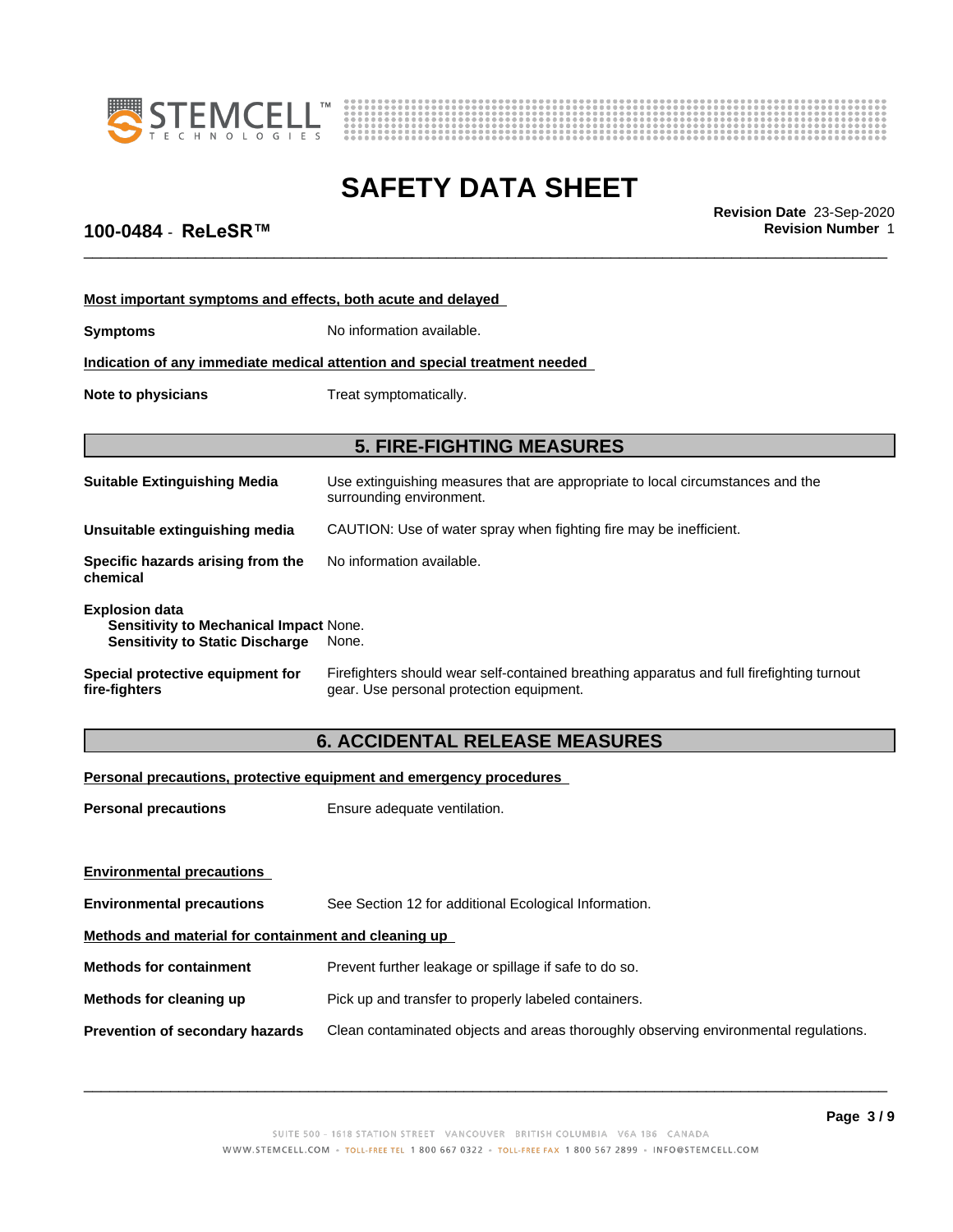



# **SAFETY DATA SHEET**<br>Revision Date 23-Sep-2020

\_\_\_\_\_\_\_\_\_\_\_\_\_\_\_\_\_\_\_\_\_\_\_\_\_\_\_\_\_\_\_\_\_\_\_\_\_\_\_\_\_\_\_\_\_\_\_\_\_\_\_\_\_\_\_\_\_\_\_\_\_\_\_\_\_\_\_\_\_\_\_\_\_\_\_\_\_\_\_\_\_\_\_\_\_\_\_\_\_\_\_\_\_ **Revision Date** 23-Sep-2020

# **100-0484** - **ReLeSR™ Revision Number** 1

|                                                              | 7. HANDLING AND STORAGE                                                                                                                                        |
|--------------------------------------------------------------|----------------------------------------------------------------------------------------------------------------------------------------------------------------|
| <b>Precautions for safe handling</b>                         |                                                                                                                                                                |
| Advice on safe handling                                      | Handle in accordance with good industrial hygiene and safety practice.                                                                                         |
| Conditions for safe storage, including any incompatibilities |                                                                                                                                                                |
| <b>Storage Conditions</b>                                    | Store in accordance with information listed on the Product Information Sheet (PIS).                                                                            |
|                                                              |                                                                                                                                                                |
|                                                              | 8. EXPOSURE CONTROLS/PERSONAL PROTECTION                                                                                                                       |
| <b>Control parameters</b>                                    |                                                                                                                                                                |
| <b>Exposure Limits</b>                                       | This product, as supplied, does not contain any hazardous materials with occupational<br>exposure limits established by the region specific regulatory bodies. |
| <b>Appropriate engineering controls</b>                      |                                                                                                                                                                |
| <b>Engineering controls</b>                                  | <b>Showers</b><br>Eyewash stations<br>Ventilation systems.                                                                                                     |
|                                                              | Individual protection measures, such as personal protective equipment                                                                                          |
| <b>Eye/face protection</b>                                   | No special protective equipment required.                                                                                                                      |
| Skin and body protection                                     | No special protective equipment required.                                                                                                                      |
| <b>Respiratory protection</b>                                | No protective equipment is needed under normal use conditions. If exposure limits are                                                                          |
|                                                              | exceeded or irritation is experienced, ventilation and evacuation may be required.                                                                             |
| <b>General hygiene considerations</b>                        | Handle in accordance with good industrial hygiene and safety practice.                                                                                         |
|                                                              | A DUVCICAL AND CULTURAL DRADEDTIES                                                                                                                             |

# **9. PHYSICAL AND CHEMICAL PROPERTIES**

**Information on basic physical and chemical properties Physical state** Liquid Appearance **Clear**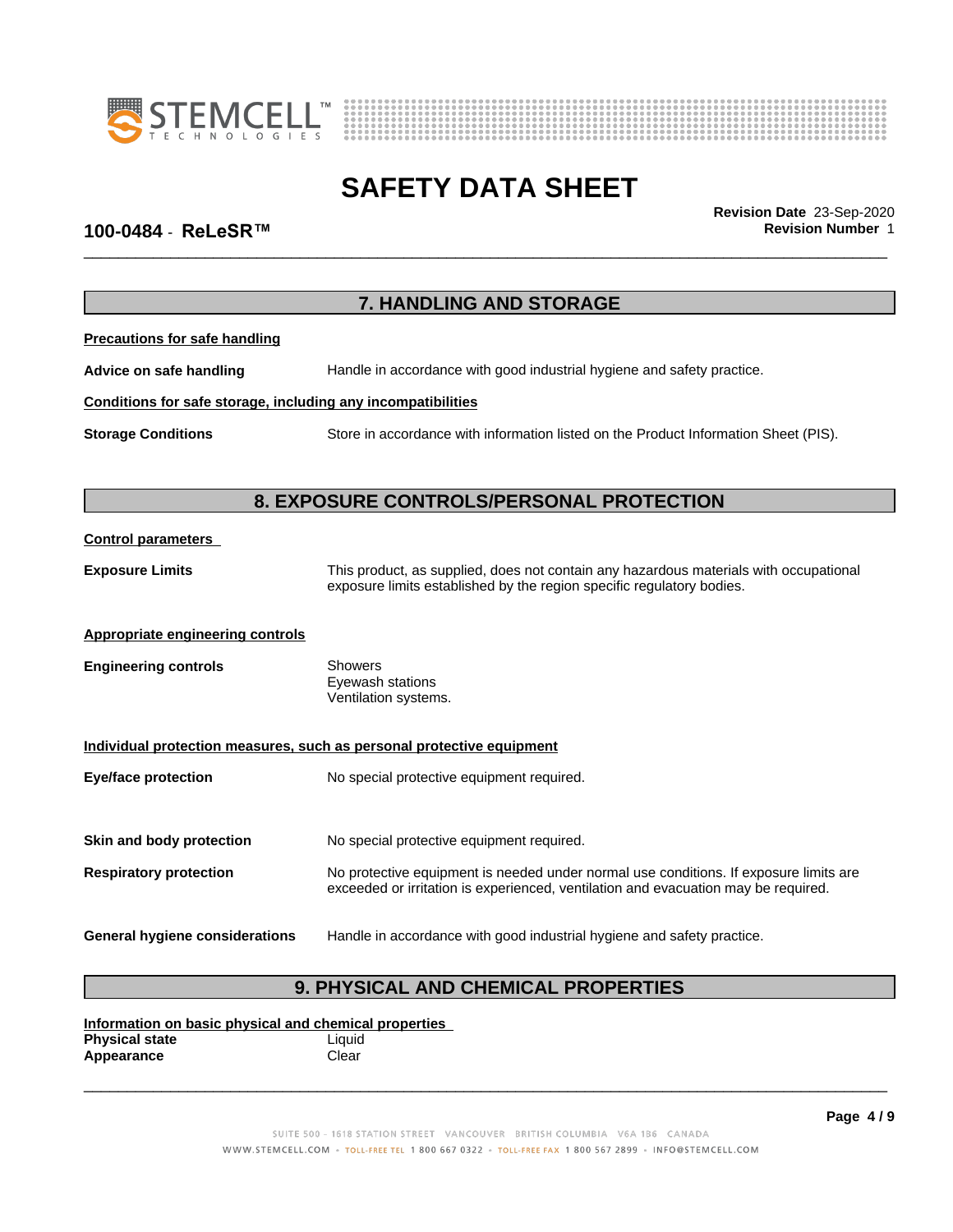



# **SAFETY DATA SHEET**<br>Revision Date 23-Sep-2020

\_\_\_\_\_\_\_\_\_\_\_\_\_\_\_\_\_\_\_\_\_\_\_\_\_\_\_\_\_\_\_\_\_\_\_\_\_\_\_\_\_\_\_\_\_\_\_\_\_\_\_\_\_\_\_\_\_\_\_\_\_\_\_\_\_\_\_\_\_\_\_\_\_\_\_\_\_\_\_\_\_\_\_\_\_\_\_\_\_\_\_\_\_ **Revision Date** 23-Sep-2020

# **100-0484** - **ReLeSR™ Revision Number** 1

| Color                            | red                      |                  |
|----------------------------------|--------------------------|------------------|
| Odor                             | No information available |                  |
| <b>Odor threshold</b>            | No information available |                  |
|                                  |                          |                  |
| <b>Property</b>                  | <b>Values</b>            | Remarks • Method |
| рH                               | No data available        | None known       |
| Melting point / freezing point   | No data available        | None known       |
| Boiling point / boiling range    | No data available        | None known       |
| <b>Flash point</b>               | No data available        | None known       |
| <b>Evaporation rate</b>          | No data available        | None known       |
| Flammability (solid, gas)        | No data available        | None known       |
| <b>Flammability Limit in Air</b> |                          | None known       |
| <b>Upper flammability limit:</b> | No data available        |                  |
| Lower flammability limit:        | No data available        |                  |
| Vapor pressure                   | No data available        | None known       |
| <b>Vapor density</b>             | No data available        | None known       |
| <b>Relative density</b>          | No data available        | None known       |
| <b>Water solubility</b>          | No data available        | None known       |
| Solubility in other solvents     | No data available        | None known       |
| <b>Partition coefficient</b>     | No data available        | None known       |
| <b>Autoignition temperature</b>  | No data available        | None known       |
| <b>Decomposition temperature</b> | No data available        | None known       |
| <b>Kinematic viscosity</b>       | No data available        | None known       |
| <b>Dynamic viscosity</b>         | No data available        | None known       |
| <b>Explosive properties</b>      | No information available |                  |
| <b>Oxidizing properties</b>      | No information available |                  |
| <b>Other Information</b>         |                          |                  |
| Softening point                  | No information available |                  |
| <b>Molecular weight</b>          | No information available |                  |
| <b>Molecular formula</b>         | No information available |                  |
| <b>VOC Content (%)</b>           | No information available |                  |
| <b>Liquid Density</b>            | No information available |                  |
| <b>Bulk density</b>              | No information available |                  |
|                                  |                          |                  |

# **10. STABILITY AND REACTIVITY**

| <b>Reactivity</b>                                                          | No information available.                 |  |
|----------------------------------------------------------------------------|-------------------------------------------|--|
| <b>Chemical stability</b>                                                  | Stable under normal conditions.           |  |
| <b>Possibility of hazardous reactions</b> None under normal processing.    |                                           |  |
| None known based on information supplied.<br><b>Conditions to avoid</b>    |                                           |  |
| Incompatible materials                                                     | None known based on information supplied. |  |
| Hazardous decomposition products None known based on information supplied. |                                           |  |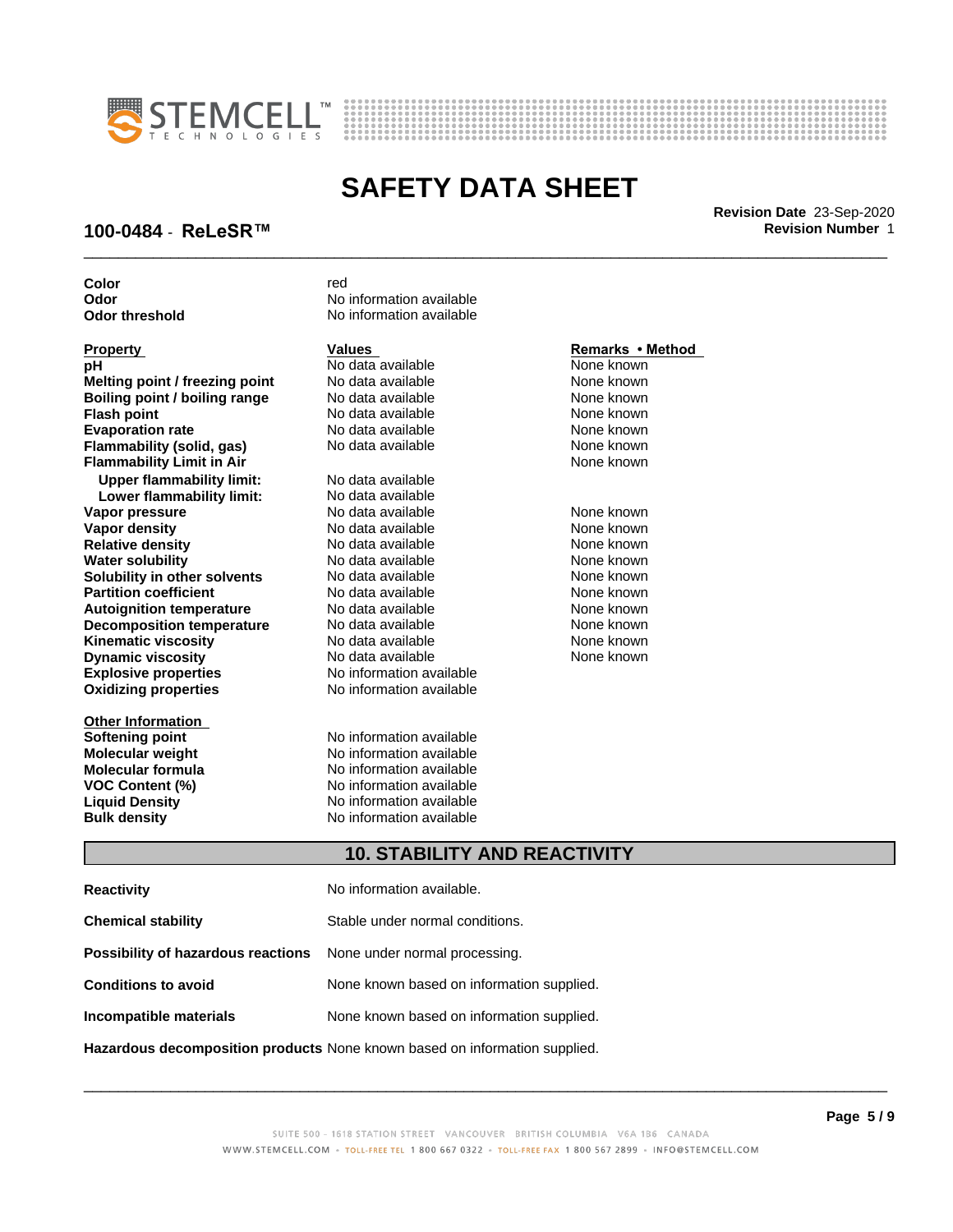



\_\_\_\_\_\_\_\_\_\_\_\_\_\_\_\_\_\_\_\_\_\_\_\_\_\_\_\_\_\_\_\_\_\_\_\_\_\_\_\_\_\_\_\_\_\_\_\_\_\_\_\_\_\_\_\_\_\_\_\_\_\_\_\_\_\_\_\_\_\_\_\_\_\_\_\_\_\_\_\_\_\_\_\_\_\_\_\_\_\_\_\_\_ **Revision Date** 23-Sep-2020

### **100-0484** - **ReLeSR™ Revision Number** 1

# **11. TOXICOLOGICAL INFORMATION**

**Information on likely routes of exposure**

| <b>Product Information</b>                                                   |                                                                   |  |
|------------------------------------------------------------------------------|-------------------------------------------------------------------|--|
| <b>Inhalation</b>                                                            | Specific test data for the substance or mixture is not available. |  |
| Eye contact                                                                  | Specific test data for the substance or mixture is not available. |  |
| <b>Skin contact</b>                                                          | Specific test data for the substance or mixture is not available. |  |
| Ingestion                                                                    | Specific test data for the substance or mixture is not available. |  |
| Symptoms related to the physical, chemical and toxicological characteristics |                                                                   |  |
| <b>Symptoms</b>                                                              | No information available.                                         |  |
|                                                                              |                                                                   |  |

### **Numerical measures of toxicity**

### **Acute toxicity**

**Unknown acute toxicity** 0 % of the mixture consists of ingredient(s) of unknown toxicity

0 % of the mixture consists of ingredient(s) of unknown acute oral toxicity

0 % of the mixture consists of ingredient(s) of unknown acute dermal toxicity

0 % of the mixture consists of ingredient(s) of unknown acute inhalation toxicity (gas)

0 % of the mixture consists of ingredient(s) of unknown acute inhalation toxicity (vapor)

0 % of the mixture consists of ingredient(s) of unknown acute inhalation toxicity (dust/mist)

#### **Delayed and immediate effects as well as chronic effects from short and long-term exposure**

| <b>Skin corrosion/irritation</b>  | No information available. |
|-----------------------------------|---------------------------|
| Serious eye damage/eye irritation | No information available. |
| Respiratory or skin sensitization | No information available. |
| Germ cell mutagenicity            | No information available. |
| Carcinogenicity                   | No information available. |
| <b>Reproductive toxicity</b>      | No information available. |
| STOT - single exposure            | No information available. |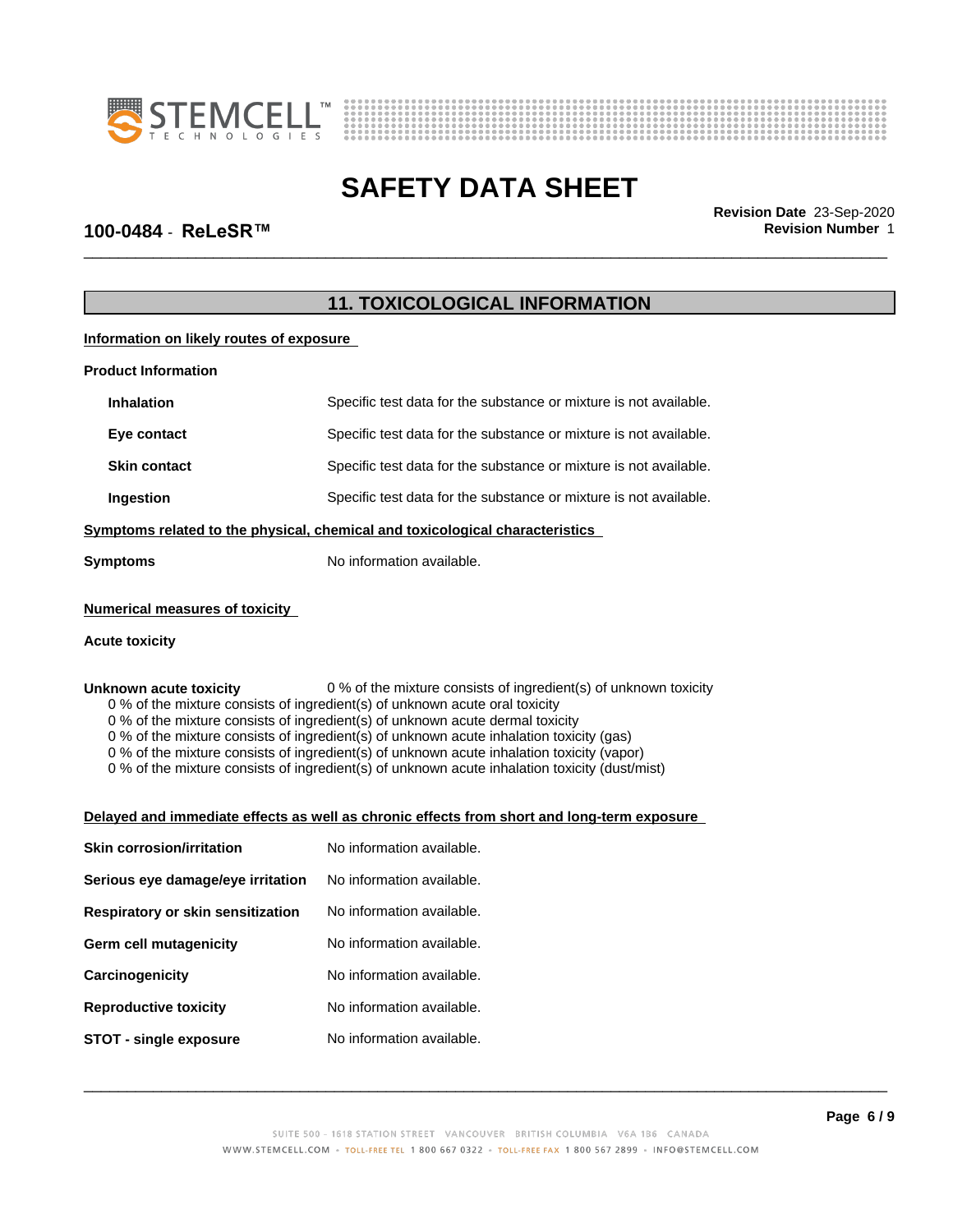



# **100-0484** - **ReLeSR™ Revision Number** 1

| 100-0484 - ReLeSR™              |                                    | Revision Date 23-Sep-2020<br><b>Revision Number 1</b> |
|---------------------------------|------------------------------------|-------------------------------------------------------|
| <b>STOT - repeated exposure</b> | No information available.          |                                                       |
| <b>Aspiration hazard</b>        | No information available.          |                                                       |
|                                 | <b>12. ECOLOGICAL INFORMATION</b>  |                                                       |
| <b>Ecotoxicity</b>              |                                    |                                                       |
| Persistence and degradability   | No information available.          |                                                       |
| <b>Bioaccumulation</b>          | There is no data for this product. |                                                       |
| Other adverse effects           | No information available.          |                                                       |
|                                 | <b>13. DISPOSAL CONSIDERATIONS</b> |                                                       |
| Waste treatment methods         |                                    |                                                       |

| Waste from residues/unused | Dispose of in accordance with local regulations. Dispose of waste in accordance with |
|----------------------------|--------------------------------------------------------------------------------------|
| products                   | environmental legislation.                                                           |
| Contaminated packaging     | Do not reuse empty containers.                                                       |

# **14. TRANSPORT INFORMATION**

| DOT         | Not regulated |
|-------------|---------------|
| <b>TDG</b>  | Not regulated |
| <b>MEX</b>  | Not regulated |
| ICAO (air)  | Not regulated |
| <b>IATA</b> | Not regulated |
| <b>IMDG</b> | Not regulated |
| <b>RID</b>  | Not regulated |
|             |               |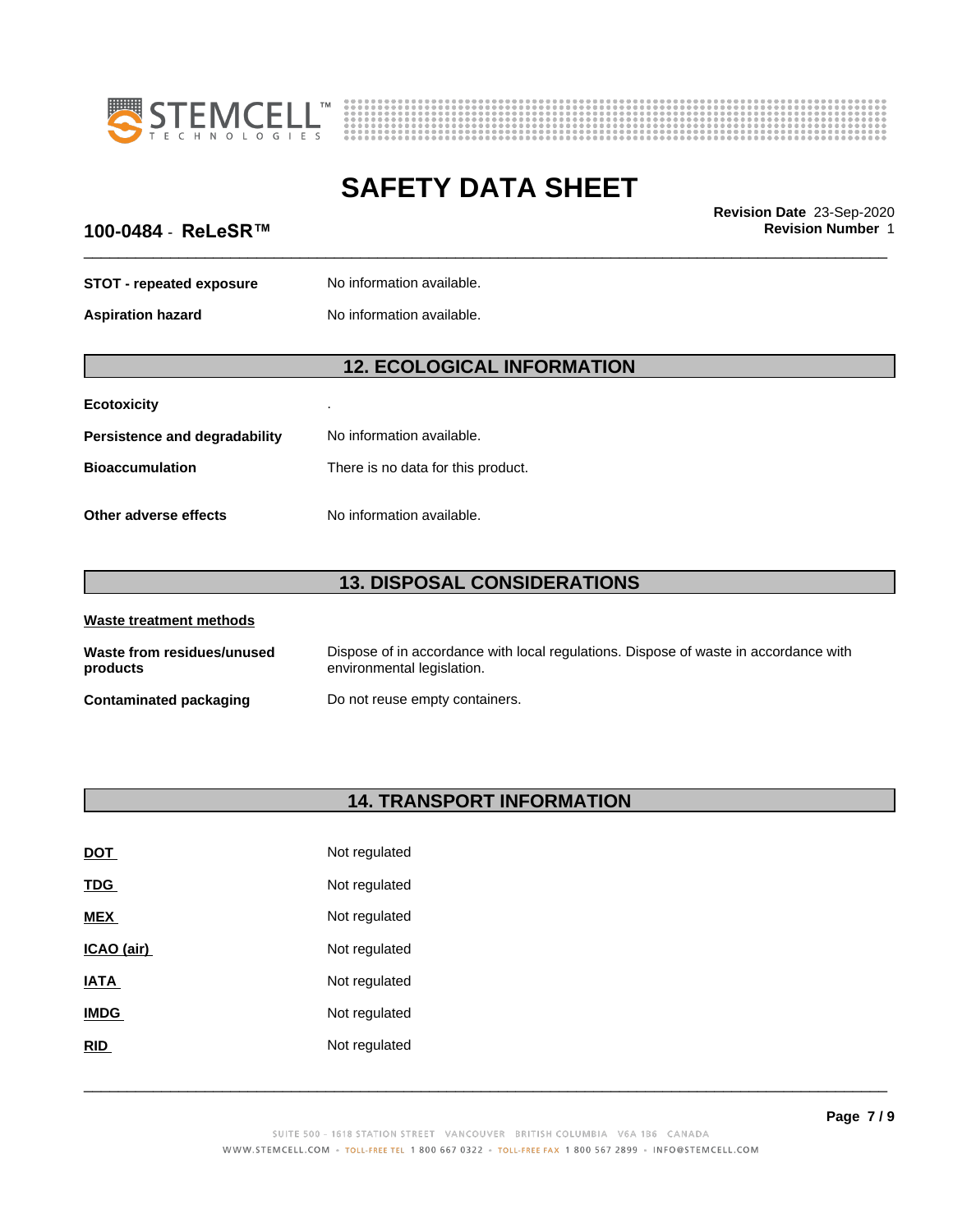



\_\_\_\_\_\_\_\_\_\_\_\_\_\_\_\_\_\_\_\_\_\_\_\_\_\_\_\_\_\_\_\_\_\_\_\_\_\_\_\_\_\_\_\_\_\_\_\_\_\_\_\_\_\_\_\_\_\_\_\_\_\_\_\_\_\_\_\_\_\_\_\_\_\_\_\_\_\_\_\_\_\_\_\_\_\_\_\_\_\_\_\_\_ **Revision Date** 23-Sep-2020

### **100-0484** - **ReLeSR™ Revision Number** 1

**ADR** Not regulated

ADN Not regulated

### **15. REGULATORY INFORMATION**

| International Inventories |                 |
|---------------------------|-----------------|
| <b>TSCA</b>               | Does not comply |
| <b>DSL/NDSL</b>           | Does not comply |
| <b>EINECS/ELINCS</b>      | Does not comply |
| <b>ENCS</b>               | Does not comply |
| <b>IECSC</b>              | Complies        |
| <b>KECL</b>               | Does not comply |
| <b>PICCS</b>              | Complies        |
| <b>AICS</b>               | Does not comply |
|                           |                 |

 **Legend:**

 **TSCA** - United States Toxic Substances Control Act Section 8(b) Inventory

 **DSL/NDSL** - Canadian Domestic Substances List/Non-Domestic Substances List

 **EINECS/ELINCS** - European Inventory of Existing Chemical Substances/European List of Notified Chemical Substances

 **ENCS** - Japan Existing and New Chemical Substances

 **IECSC** - China Inventory of Existing Chemical Substances

 **KECL** - Korean Existing and Evaluated Chemical Substances

 **PICCS** - Philippines Inventory of Chemicals and Chemical Substances

 **AICS** - Australian Inventory of Chemical Substances

### **US Federal Regulations**

### **SARA 313**

Section 313 of Title III of the Superfund Amendments and Reauthorization Act of 1986 (SARA). This product does not contain any chemicals which are subject to the reporting requirements of the Act and Title 40 of the Code of Federal Regulations, Part 372.

| Acute health hazard               | Nο |
|-----------------------------------|----|
| <b>Chronic Health Hazard</b>      | N٥ |
| Fire hazard                       | N٥ |
| Sudden release of pressure hazard | N٥ |
| <b>Reactive Hazard</b>            | N٥ |

### **CWA** (Clean Water Act)

This product does not contain any substances regulated as pollutants pursuant to the Clean Water Act (40 CFR 122.21 and 40 CFR 122.42).

### **CERCLA**

This material, as supplied, does not contain any substances regulated as hazardous substances under the Comprehensive Environmental Response Compensation and Liability Act (CERCLA) (40 CFR 302) or the Superfund Amendments and Reauthorization Act (SARA) (40 CFR 355). There may be specific reporting requirements at the local, regional, or state level pertaining to releases of this material.